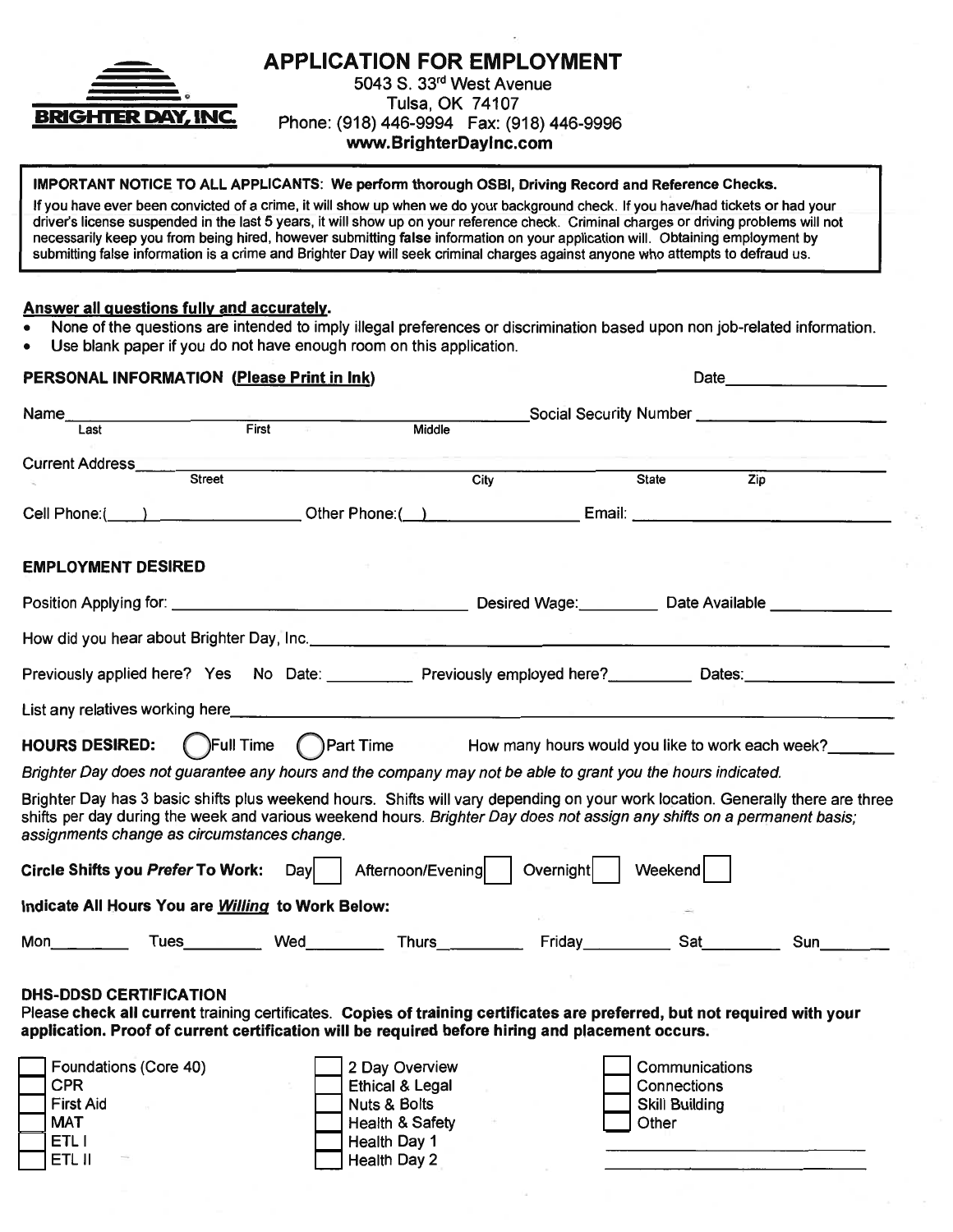|                              | <b>NAME AND LOCATION OF SCHOOL</b>                                                                                                                                                                                               | <b>YEARS</b> | <b>DIPLOMA/CERTIFICATES</b> |        |
|------------------------------|----------------------------------------------------------------------------------------------------------------------------------------------------------------------------------------------------------------------------------|--------------|-----------------------------|--------|
| <b>HIGH</b><br><b>SCHOOL</b> |                                                                                                                                                                                                                                  |              |                             |        |
| <b>COLLEGE</b>               |                                                                                                                                                                                                                                  |              |                             |        |
| <b>OTHER</b>                 |                                                                                                                                                                                                                                  |              |                             |        |
|                              | Give a complete listing of all other training, certificates, and their expiration dates.                                                                                                                                         |              |                             |        |
|                              |                                                                                                                                                                                                                                  |              |                             |        |
|                              |                                                                                                                                                                                                                                  |              |                             |        |
|                              |                                                                                                                                                                                                                                  |              |                             |        |
|                              |                                                                                                                                                                                                                                  |              |                             |        |
|                              | <b>GENERAL INFORMATION</b>                                                                                                                                                                                                       |              |                             |        |
|                              | Failure to completely and truthfully answer the following questions could result in an immediate termination of the                                                                                                              |              |                             |        |
|                              | employment process and prosecution for fraud as provided by law.                                                                                                                                                                 |              |                             |        |
|                              | We are required by State law and contract requirements to perform certain background checks on each individual<br>employed by us. A "yes" answer to the questions below does not necessarily prohibit your employment.           |              |                             |        |
|                              | Have you ever been fired, discharged or asked to resign from any job?                                                                                                                                                            |              |                             | YES.   |
|                              | If yes, give details explaining the situation?<br>The same structure of the situation of the situation of the structure of the structure of the structure of the structure of the structure of the structure of the structure of |              |                             |        |
|                              |                                                                                                                                                                                                                                  |              |                             |        |
|                              | Other than minor traffic tickets, have you ever been convicted of any misdemeanors and/or felony charges?<br>If yes, provide year, state, county and details of each offense.                                                    |              |                             | )YES । |
| 1.<br>2.                     |                                                                                                                                                                                                                                  |              |                             |        |
| under your care?             | 3. Have you ever been the subject of an investigation concerning abuse, neglect, or exploitation of a person who was                                                                                                             |              |                             |        |

5. If hired, can you provide verification of your legal right to work in the United States?

All Direct Care Staff are required to transport clients in their personal vehicles. A perfect driving history is not<br>required, but staff must have a record that would demonstrate responsible driving practices.

)YES *(* 

**TNO** 

| 6.               | Do you have a safe and dependable vehicle?                                                                                                                                                                                                                             | YES                |
|------------------|------------------------------------------------------------------------------------------------------------------------------------------------------------------------------------------------------------------------------------------------------------------------|--------------------|
| 7.               | Will your vehicle be available to you during all work hours you may be assigned?                                                                                                                                                                                       | <b>YES</b>         |
| 8.               | Do you have current liability insurance on this vehicle?                                                                                                                                                                                                               | YES                |
| 9.               | Do you have a current Oklahoma Driver's license?                                                                                                                                                                                                                       | YES                |
|                  | 10. Have you had any traffic tickets or vehicular accidents or had your license suspended in the last 5 years?<br>If yes, give details.<br>the control of the control of the control of the control of the control of<br>$\mathbf{r}$                                  | <b>NES</b>         |
|                  | 11. Is there any reason that you know of that you will need leave time in the next twelve months?<br>If yes, give details explaining the situation.<br>the contract of the contract of the contract of the contract of the contract of the contract of the contract of | ΈS                 |
| 12 <sup>12</sup> | Will you abide by all safety rules of Brighter Day, Inc.?                                                                                                                                                                                                              | ΈS                 |
|                  | 13. If injured, I authorize my employer to use best judgment for emergency treatment.                                                                                                                                                                                  | <b>NES</b>         |
|                  | 14. Are you a Veteran?                                                                                                                                                                                                                                                 | <b>YES</b><br>) NO |
|                  | Did you receive anything other than an honorable discharge?                                                                                                                                                                                                            | YES                |
|                  | Are you currently in the Reserves?                                                                                                                                                                                                                                     | YES                |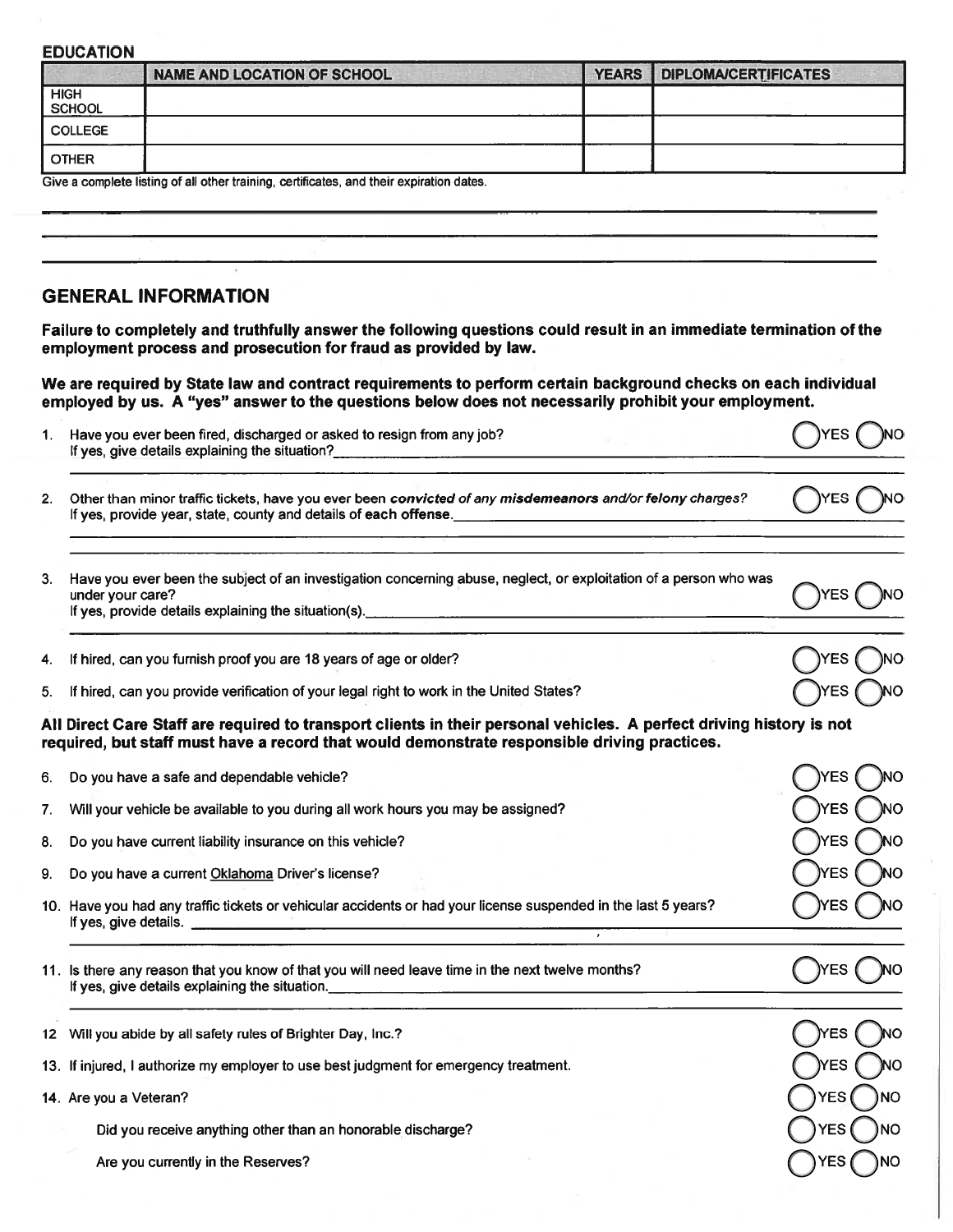### **EMPLOYMENT HISTORY**

Starting with your most recent job, please list all employment during the past 10 years. Account for all gaps in time. Use an additional sheet of paper if extra space is needed. Include all military service.

| 1. Employer      | <b>Address</b> |                                  |     | Salary                                         | Phone # |
|------------------|----------------|----------------------------------|-----|------------------------------------------------|---------|
| Job Title        | Supervisor     | <b>Employment Dates</b><br>From: | To: | May we contact? YESO NOO<br>Reason for leaving |         |
| 2. Employer      | <b>Address</b> |                                  |     | <b>Salary</b>                                  | Phone # |
| Job Title        | Supervisor     | <b>Employment Dates</b>          |     | Reason for leaving                             |         |
| 3. Employer      | <b>Address</b> | From:                            | To: | <b>Salary</b>                                  | Phone # |
| Job Title        | Supervisor     | <b>Employment Dates</b>          |     | Reason for leaving                             |         |
| 4. Employer      | <b>Address</b> | From:                            | To: | Salary                                         | Phone # |
| Job Title        | Supervisor     | <b>Employment Dates</b>          |     | Reason for leaving                             |         |
| 5. Employer      | <b>Address</b> | From:                            | To: | Salary                                         | Phone # |
| Job Title        | Supervisor     | <b>Employment Dates</b>          |     | Reason for leaving                             |         |
| 6. Employer      | <b>Address</b> | From:                            | To: | <b>Salary</b>                                  | Phone#  |
| <b>Job Title</b> | Supervisor     | <b>Employment Dates</b>          |     | Reason for leaving                             |         |
| 7. Employer      | <b>Address</b> | From:                            | To: | Salary                                         | Phone # |
| <b>Job Title</b> | Supervisor     | <b>Employment Dates</b>          |     | Reason for leaving                             |         |
| 8. Employer      | <b>Address</b> | From:                            | To: | <b>Salary</b>                                  | Phone # |
| Job Title        | Supervisor     | <b>Employment Dates</b>          |     | Reason for leaving                             |         |
| 9. Employer      | <b>Address</b> | From:                            | To: | Salary                                         | Phone # |
| Job Title        | Supervisor     | <b>Employment Dates</b>          |     | Reason for leaving                             |         |
| 10. Employer     | <b>Address</b> | From:                            | To: | Salary                                         | Phone # |
| Job Title        | Supervisor     | <b>Employment Dates</b>          |     | Reason for leaving                             |         |
|                  |                | From:                            | To: |                                                |         |

### USE THE SPACE BELOW TO ACCOUNT FOR ALL GAPS IN EMPLOYMENT

Include start and end dates.

 $\bar{\nu}$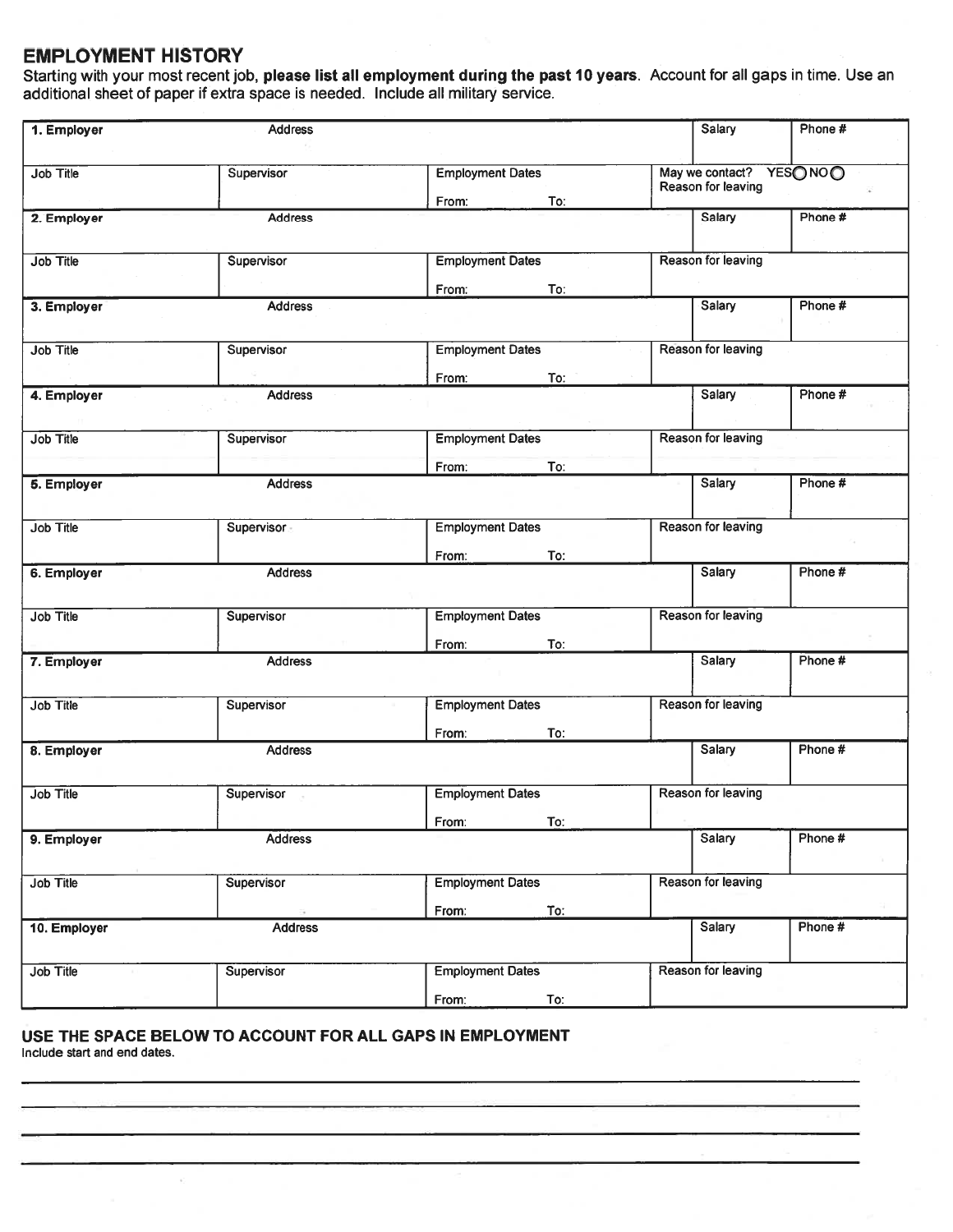PERSONAL REFERENCES (Do not include past employers or relatives)

| <b>NAME</b> | <b>YEARS KNOWN</b> | <b>DAYTIME TELEPHONE</b> |  |
|-------------|--------------------|--------------------------|--|
|             |                    |                          |  |
|             |                    |                          |  |
|             |                    |                          |  |

#### **REMARKS**

List any other skills, abilities or experiences that would be helpful in determining your ability to perform the job requested.

#### **CERTIFICATION** Please read each statement carefully before signing.

I certify that all information provided in this application, including the "Employment Application Supplement" form is true and complete. I understand that any false information or omission may disqualify me from further consideration for employment and may result in my dismissal if discovered at a later date.

I authorize investigation of any or all statements contained in this application. I also authorize whether listed or not, any person, school, current employer, past employers and organizations to provide relevant information and opinions that may be useful in making a hiring decision. I release such persons and organizations from any legal liability in making such statements.

I understand and agree that falsification or omission of facts on this application is cause for dismissal. I further understand and agree that if employed, employment is based on the ability to meet the minimum job requirements, satisfactory completion of all required training, and background checks satisfactory to the company.

I UNDERSTAND THAT THIS APPLICATION OR SUBSEQUENT EMPLOYMENT DOES NOT CREATE A CONTRACT OF EMPLOYMENT NOR GUARANTEE EMPLOYMENT FOR ANY DEFINITE PERIOD OF TIME. IF EMPLOYED, I UNDERSTAND THAT I HAVE BEEN HIRED AT THE WILL OF THE EMPLOYER AND MY EMPLOYMENT MAY BE TERMINATED AT ANY TIME. WITH OR WITHOUT CAUSE AND WITH OR WITHOUT NOTICE.

| Signature |
|-----------|
|           |

Date

#### **Brighter Day is An Equal Opportunity Employer**

We not discriminate against otherwise qualified applicants on the basis of the person's race, color, national origin, age, religion, disability status, gender, sexual orientation, gender identity, genetic information or marital status.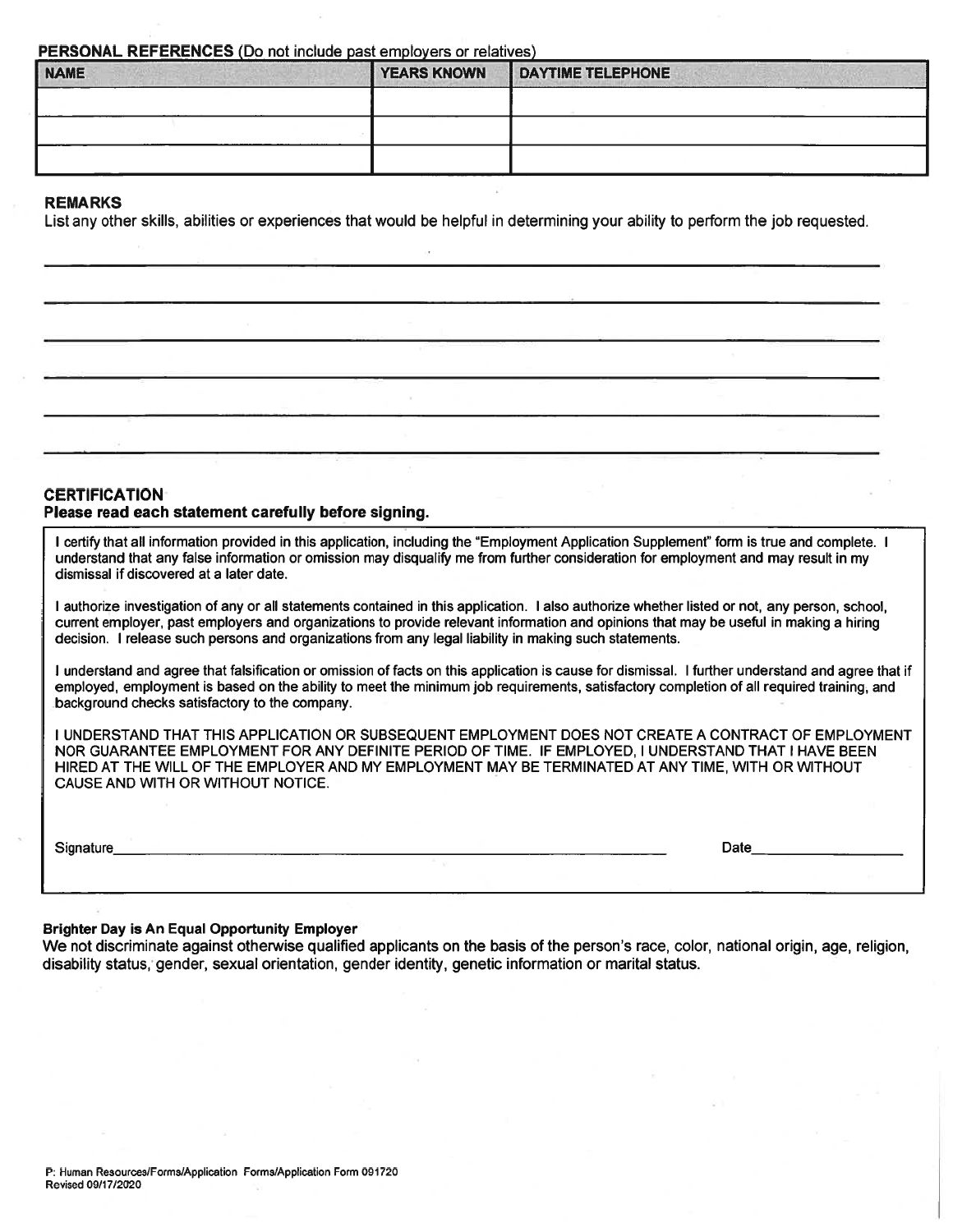

### **Direct Care Staff Job Description**

#### **Summary**

Under direction, provides services which enables clients to attain and maintain the highest level of independence possible.

### **Minimum Job Requirements**

- Must be at least 18 years old.  $\bullet$
- Must be able to pass an OSBI background check as required by The Department of Human Services.  $\bullet$
- Must pass a Motor Vehicle Report as required by the Department of Human Services.
- No history of abuse, neglect or exploitation.  $\bullet$
- Ability to speak/read English well enough to communicate with DDSD clients.
- Possess a current Driver License.
- Proof of current liability insurance required.
- Ability to read and write legibly.  $\bullet$
- Must pass all DDSD required training and keep all certificates current.  $\bullet$
- Must possess a safe and reliable vehicle to transport DDSD clients.  $\bullet$
- Excellent interpersonal and coaching skills.  $\bullet$
- Must have high level of confidentiality.  $\bullet$
- Willing to work anywhere in the Tulsa Metro area.  $\bullet$

### **Responsibilities and Duties**

- Read, understand and follows the client's Individual Plan (IP).  $\bullet$
- Provides needed assistance to clients in the following areas:  $\bullet$ 
	- o Hygiene, toileting dressing, and other areas of daily living.
	- o Cleaning and organizing the client's home and yard.
	- o Preparation of meals.
	- o Caring for the client's clothing and ensuring the client is appropriately dressed for the season and activity.
	- o Administration of medications and documents as required by the client's IP.
	- o Transport clients to appointments, outings and activities, grocery store, etc.
- Provides assistance and encouragement in activities, ensures attendance in activities as required by  $\bullet$ the client's team and scheduled in an Activities Calendar.
- Completes required paperwork including incident reports, progress notes, medical records, charting, time sheets, mileage forms and other paperwork as required.
- Reliability and flexibility a must.  $\bullet$
- Advocates for the client(s).
- Other duties as assigned by the supervisor.  $\bullet$

### **Performance and Professionalism**

- Maintains confidentiality and privacy at all times according to policies and procedures; uses  $\bullet$ discretion when discussing confidential matters.
- Demonstrates courteous and cooperative behavior with clients, families, co-workers, case managers,  $\bullet$ and supervisors.
- Exhibits professional standards through appearance and demeanor.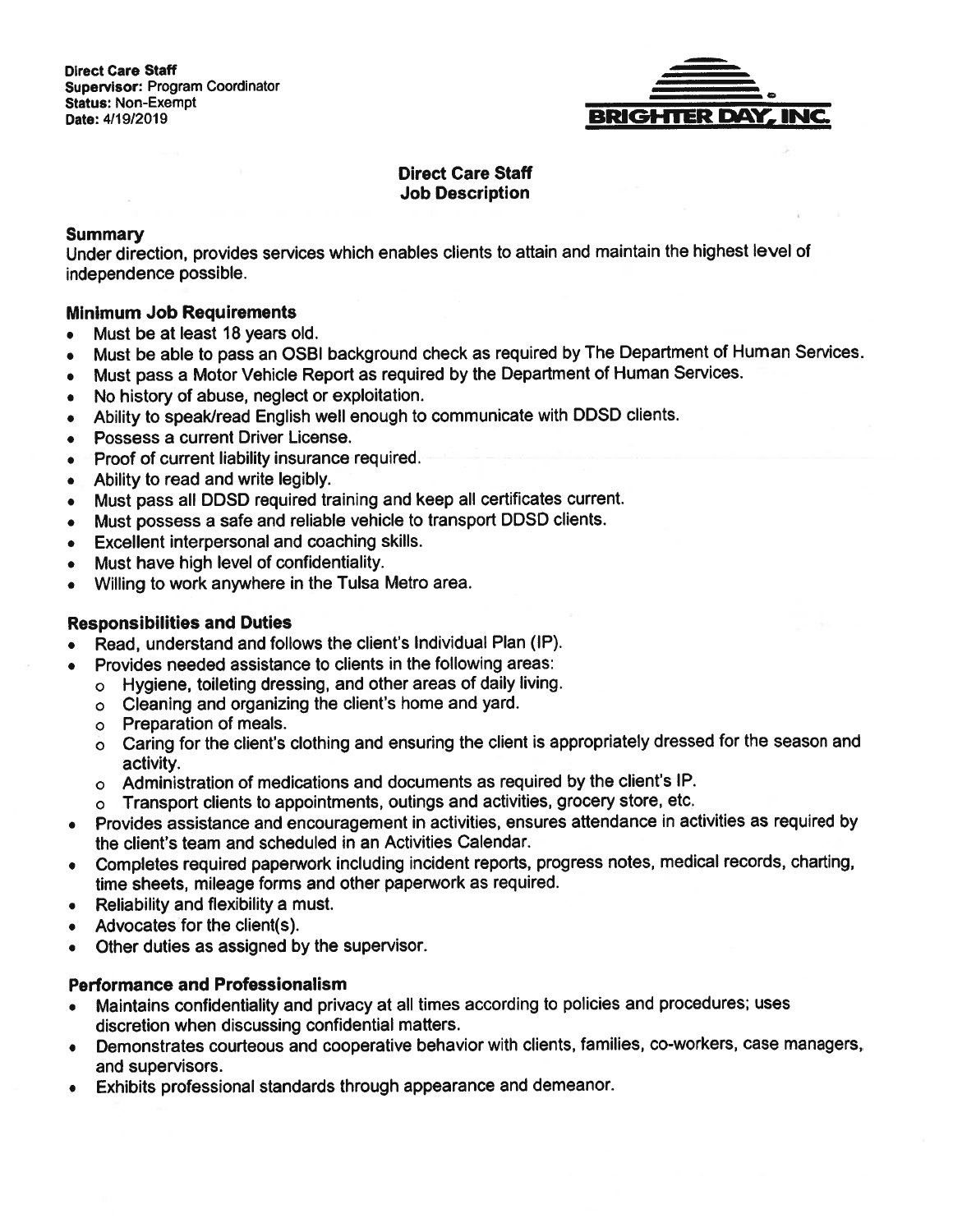**Direct Care Staff Job Description** Page 2

#### **Physical Requirements**

- This position is a Safety Sensitive due to driving/transporting clients, preparing food, assisting with medication and serving as a caregiver for another person(s).
- Ability to stoop, twist and bend for extended periods of time.  $\bullet$
- Must have the physical ability to stand for extended periods of time: walk; sit; use hands; reach with hands and arms; speak; hear; and see.
- Must be able to independently pick up and transport objects weighing 25 lbs. on a regular basis and  $\bullet$ occasionally lift 50 pounds, as needed.
- Ability to lift, move or assist assigned clients\* with or without the assistance of another staff member  $\bullet$ or mechanical device.

\*Clients' weight vary depending on health condition, gender, etc.

Work Environment: The noise level in the work environment is usually moderate.

I understand to perform this job successfully, I must be able to perform each essential duty satisfactorily. I have reviewed the job requirements and I verify I possess the skills required and am able to perform the minimum requirements of this position. I understand reasonable accommodations may be made to permit individuals with disabilities to perform some essential functions. I understand the clients we serve along with the conditions of employment and requirements of the work environment.

**Signature** 

**Date** 

### **Print Name**

Note: This job description is not intended to be all-inclusive. An employee will also perform other duties as required by management. Brighter Day Inc. reserves the right to revise and or change job duties as needed to ensure compliance with State regulations. Moreover, management reserves the right to change job descriptions, job duties, or schedules based on the needs of the clients. This job description does not constitute a written or implied contract of employment.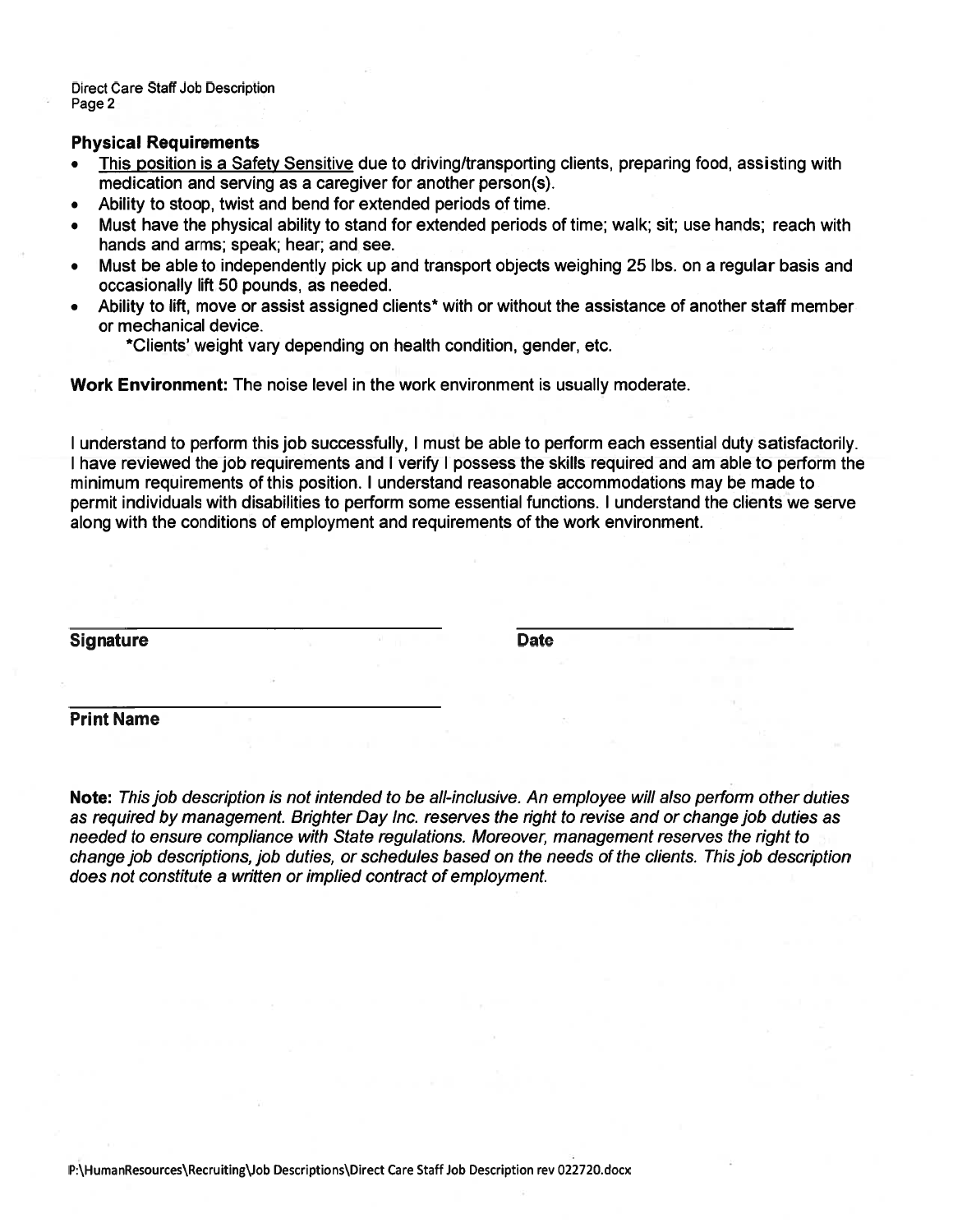



### **General Information**

Applicant (print) Date

### Provider agency

A community services worker (CSW) may be prosecuted criminally for having sexual contact with a person in their care. CSW's must sign this form per 43A O.S. § 10-113 and 10 O.S. § 1430.3 known as the Breanna Bell Act.

As I apply for a job as a CSW, I understand:

- prior to hiring me, the community services provider is required by Oklahoma law to conduct a search of:
	- criminal history records with Oklahoma State Bureau of Investigation (OSBI); and
	- Oklahoma Department of Human Services (DHS) Community Services Worker Registry (Registry);
- the community services provider is prohibited by Oklahoma law from hiring, contracting with, or using as a volunteer, any person:
	- convicted, plead guilty, or plead *nolo contendere* to misdemeanor assault and battery or a felony, except under circumstances described in Oklahoma Administrative Code (OAC) 340:100-3-39; or
	- whose name appears in the Registry;
- my employment may be terminated if my name appears in the Registry, even though my name may not have been in the Registry at the time of my application or my hiring;
- I must report to the community services provider all of my current and previous employers who provide services to children and adults who are vulnerable;
- giving false information regarding my current and previous employers may result in termination of my employment; and
- Section 405.3 of Title 10 of the Oklahoma Statutes requires DHS to establish and maintain a Restricted Registry, also named Joshua's list. Individuals recorded on the Restricted Registry are prohibited from licensure, ownership, employment, unsupervised access to children, and/ or residence in a facility or program, licensed, certified, operated, or contracted by, or with, DHS. Foster parents who contract with DHS are also subject to the Restricted Registry.

## **Signatures**

Applicant signature Date

### **Routing**

Original - community services worker personnel record

Copy - community services worker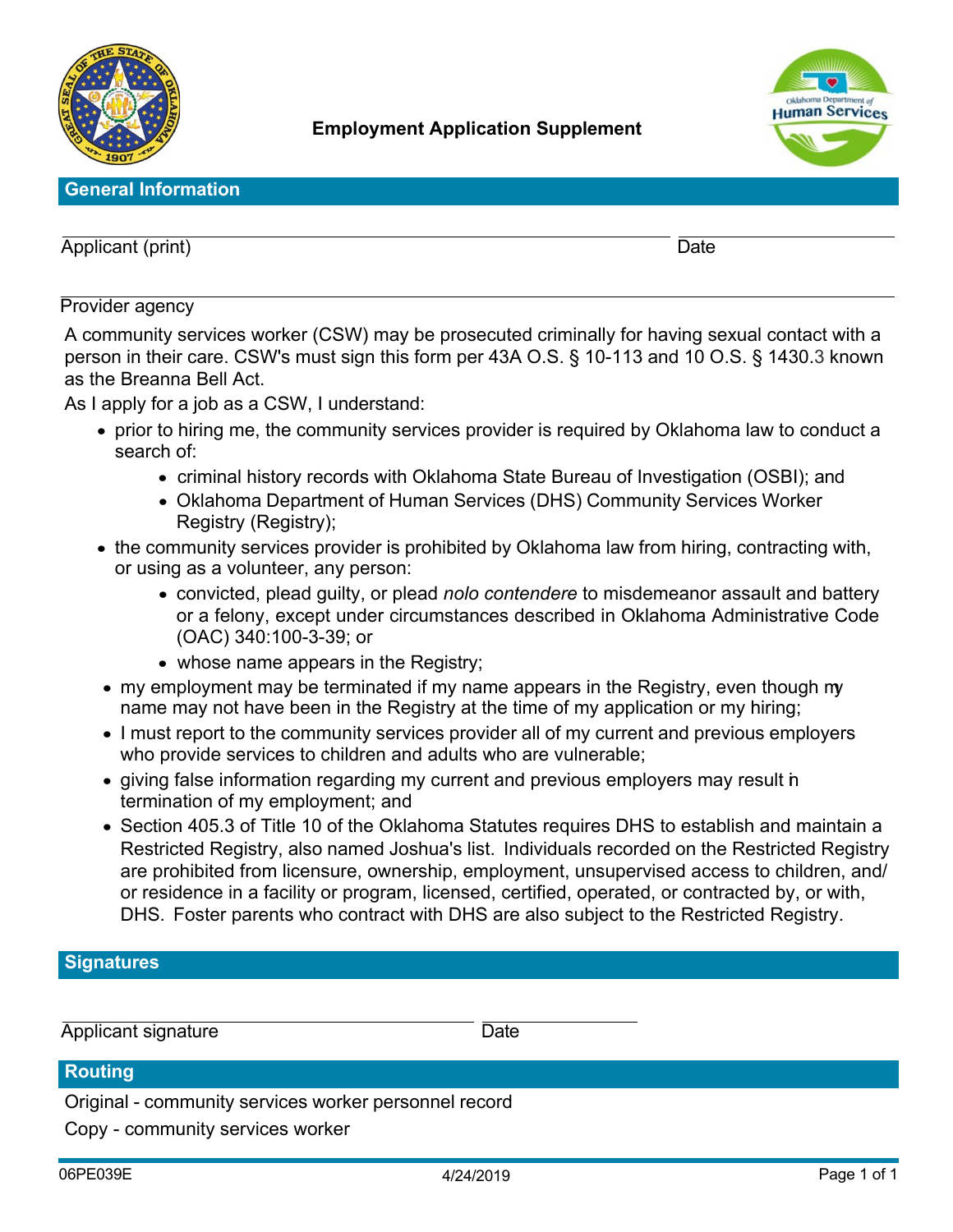

The Equal Employment Opportunity Commission (EEOC) requires organizations with 100 or more employees to invite applicants to self-identify gender and race and complete an EEO-1 report each year. Completion of this data is voluntary and will not affect your opportunity for employment, or terms or conditions of employment. This form will be used for EEO-1 reporting purposes only and will be kept separate from all other personnel records only accessed by the Human Resources department. Please return your completed form to the Receptionist.

| Date Completed:                          |                                                                                                                                                                                                                                                                                          |  |
|------------------------------------------|------------------------------------------------------------------------------------------------------------------------------------------------------------------------------------------------------------------------------------------------------------------------------------------|--|
| Name:                                    | <b>Applying For:</b>                                                                                                                                                                                                                                                                     |  |
| Gender: <b>A</b><br><b>Male</b>          | Female                                                                                                                                                                                                                                                                                   |  |
| which you identify.                      | Please check one of the descriptions below corresponding to the ethnic group with                                                                                                                                                                                                        |  |
|                                          | Hispanic or Latino: A person of Cuban, Mexican, Puerto Rican, South or Central<br>American, or other Spanish culture or origin regardless of race.                                                                                                                                       |  |
| Europe, the Middle East or North Africa. | White (Not Hispanic or Latino): A person having origins in any of the original peoples of                                                                                                                                                                                                |  |
| the black racial groups of Africa.       | Black or African American (Not Hispanic or Latino): A person having origins in any of                                                                                                                                                                                                    |  |
|                                          | $\bigcup$ Native Hawaiian or Other Pacific Islander (Not Hispanic or Latino): A person having<br>origins in any of the peoples of Hawaii, Guam, Samoa or other Pacific Islands.                                                                                                          |  |
| $\cup$                                   | Asian (Not Hispanic or Latino): A person having origins in any of the original peoples of<br>the Far East, Southeast Asia or the Indian Subcontinent, including, for example, Cambodia,<br>China, India, Japan, Korea, Malaysia, Pakistan, the Philippine Islands, Thailand and Vietnam. |  |
|                                          | American Indian or Alaska Native (Not Hispanic or Latino): A person having origins in<br>any of the original peoples of North and South America (including Central America) and who<br>maintains tribal affiliation or community attachment.                                             |  |
| of the above five races.                 | Two or more races (Not Hispanic or Latino): All persons who identify with more than one                                                                                                                                                                                                  |  |

Please return form to the receptionist. Thank you for your participation.